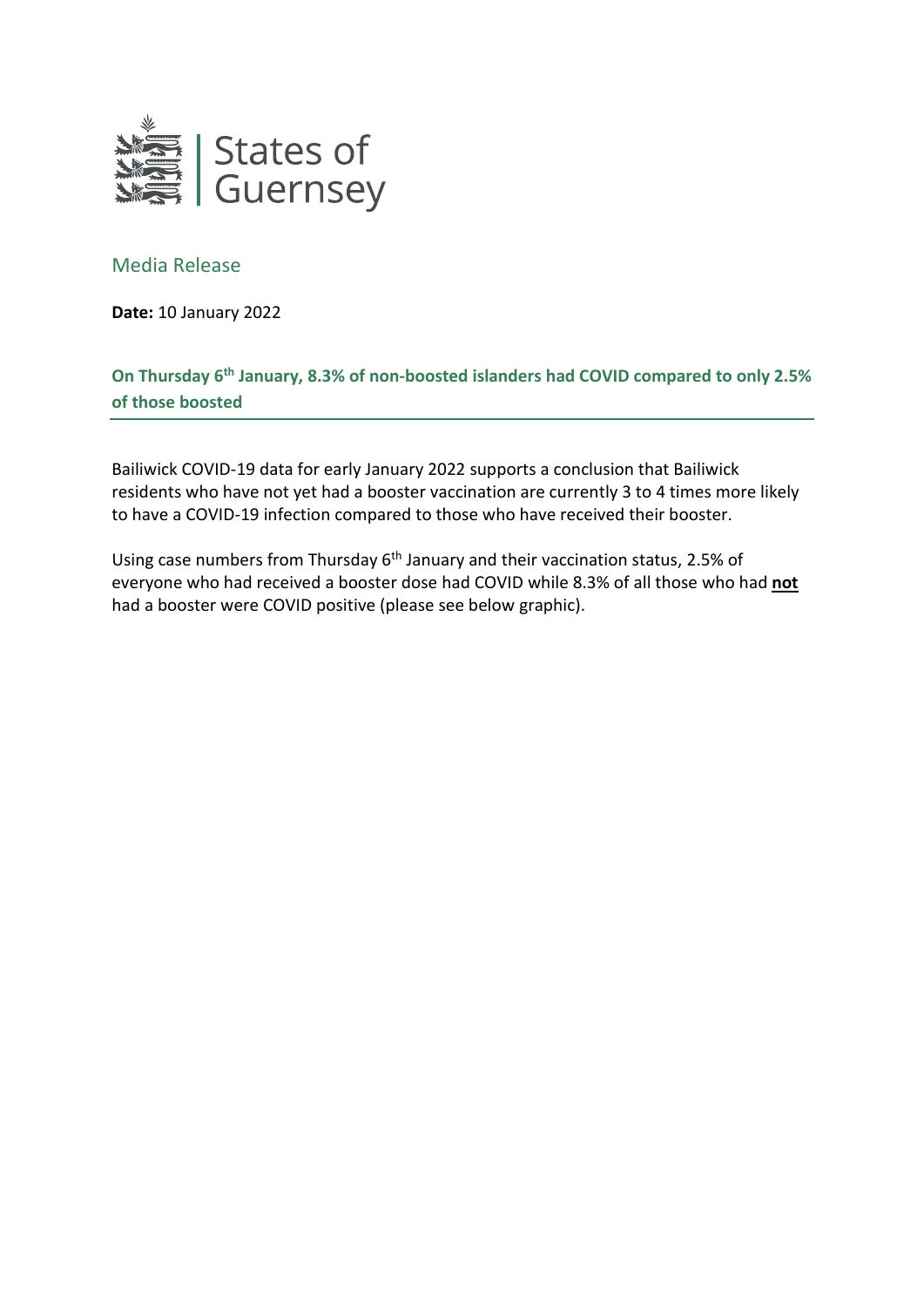

While three quarters of over 18s have taken up the opportunity to have the booster, the numbers attending the Community Vaccination Centre have slowed considerably since the huge numbers daily in the lead up to Christmas.

Aside from offering you greater protection from catching the virus, other benefits of being boosted include: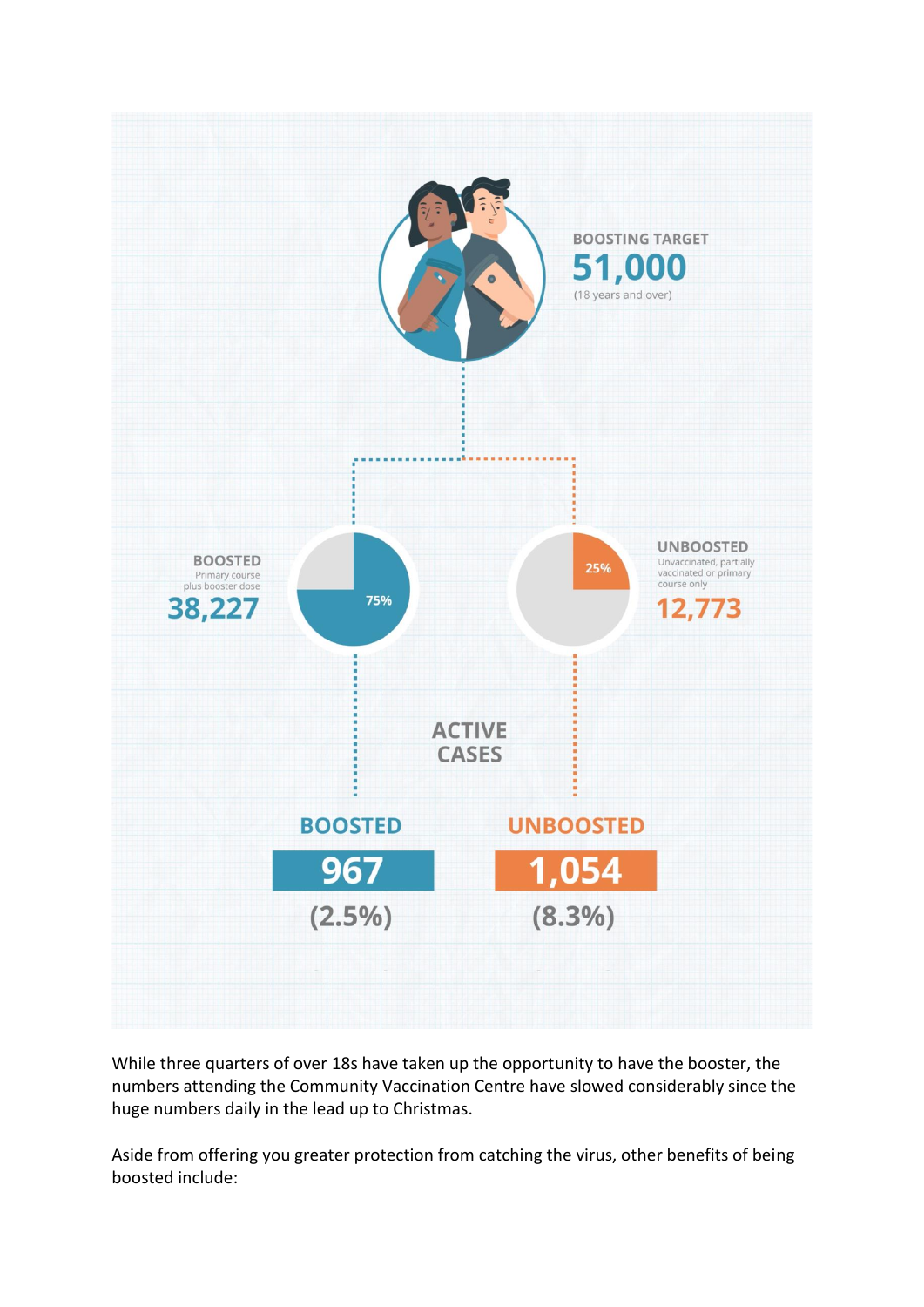- Even if you test positive, you're far less likely to experience Covid symptoms particularly those severe enough to hospitalise you (up to 85% protection against severe disease and hospitalisation).
- Omicron continues to grow faster than Delta with an increased risk of transmission, therefore many more people are likely to become infected. Even if a smaller proportion of these require hospitalisation, it could still be a significant number due to the overall number of infections.
- Vaccines are very important as we progress out of this pandemic. The more people we get boosted, the greater protection there is for the community as a whole. Greater community protection makes it easier to live responsibly with COVID in the long term.

Dr Nicola Brink, Director of Public Health, said:

'We had a fantastic response to the booster programme in the lead up to Christmas. We expected numbers to fall away over the New Year period, but it is now really important that we have a big push now and get as many of those who are yet to be boosted done as quickly as possible. I really cannot understate the importance of being boosted as protection against COVID-19, as quite simply it is so important to help us move out of the pandemic.

'From our own data we have seen recently there are three or four times more cases of COVID-19 in people aged 18 and above who are not boosted, as a proportion of that whole cohort (people aged 18 years and over). We also know that being boosted offers you far greater protection, up to 85% based on recent studies using real world data. In other words; even if you test positive, you're far less likely to experience Covid symptoms — particularly those severe enough to hospitalise you — if you're boosted.

'We have heard various but consistent reasons why some people aren't getting their booster and I just want to go over a three of them. The first is that people believe Omicron is milder so they're prepared to take their chances. Omicron may be milder than Delta but it still has the potential to be serious, or even if not serious very unpleasant. Getting boosted massively increases the likelihood of you having milder disease.

'The second reason we're hearing is that people had a reaction to their primary dose so don't want the booster. I completely understand that for some people the vaccine can make them feel unwell for a day or two, but the vaccine is designed to help prepare your body to fight off the virus should you get it. The virus itself is likely to make you feel unwell for longer than the booster, should you be someone who experiences side effects to it. I would encourage anyone who is concerned about this to attend the CVC and speak to one of our clinicians who will gladly discuss your concerns with you.

'The third reason we're hearing for people not getting the booster is that simply they have vaccine fatigue. They're wondering where it will end and are a bit fed up of